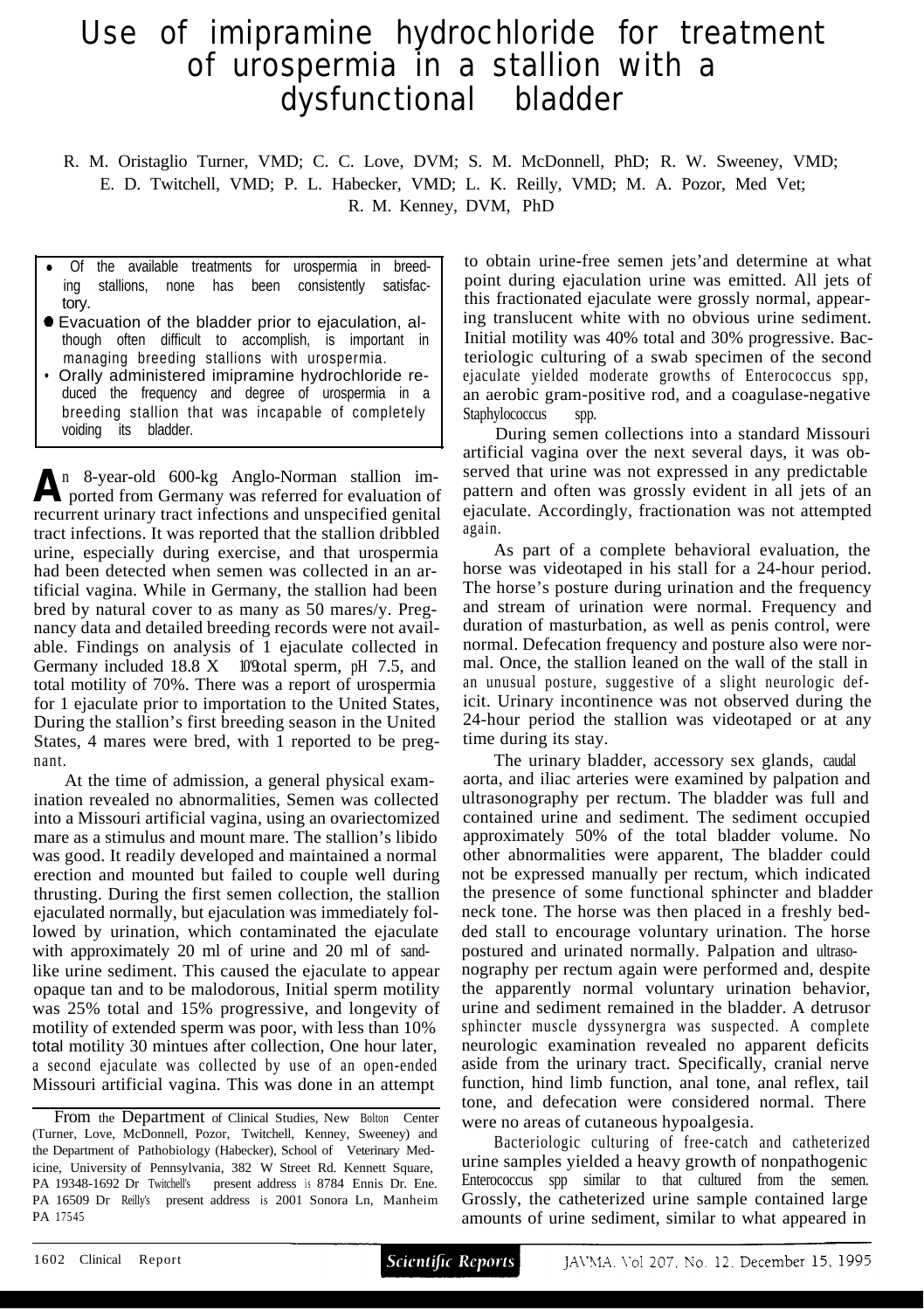the ejaculate. Structural abnormalities were not detected via ultrasonography of the empty bladder after catheterization Urinalysis results were normal, with the exception of an unusually large amount of amorphous phosphate crystals. Results of blood chemistry analyses were within normal limits.

To further evaluate the ability of the detrusor muscle to contract, bethanechol chloride" (0.07 mg/kg of body weight) was administered sc. Bethanechol is a cholinergic agent that normally causes evacuation of the bladder within 15 minutes of subcutaneous administration. The stallion urinated but did not completely evacuate the bladder, as determined by ultrasonography and palpation per rectum. At several times over the next 12 days, the bladder was palpated per rectum immediately after apparently normal voluntary urination. At no time was the bladder completely evacuated.

Over the next 7 days, semen was collected once or twice daily for a total of 8 samples. Urine was evident in 7 of the 8 ejaculates. The amount of urine contamination varied from minimal (pale yellow-tinged ejaculate; few urine crystals) to severe (ejaculate had the gross appearance of sediment-filled urine; large numbers of urine crystals). Spermatozoa morphologic characteristics were fair-to-good for all ejaculates (mean, 61% morphologically normal; range, 42 to 77% morphologically normal). Urine-contaminated samples had lower total and progressive motilities than did the urine-free sample. Less urine was in the second of 2 ejaculates collected in 1 day and in ejaculates collected immediately after the horse had voluntarily urinated. By placing the stallion in a freshly bedded stall and waiting for it to urinate prior to the second collection of the day, it was possible to collect ejaculates with reduced urine contamination. Longevity of motility of these ejaculates could be prolonged by use of a skim milk glucose extender. Despite these management efforts, we were unable to reliably collect an ejaculate that would be acceptable for breeding.

Because our methods for management of the urospermia proved unsatisfactory, the alpha-adrenergic agent imipramine hydrochloride (0.8 mg/kg) was administered orally in the feed 4 hours prior to semen collection to enhance bladder neck closure during ejaculation. Just prior to semen collection, the stallion was placed in a freshly bedded stall to stimulate voluntary urination. Immediately after the stallion had voided, semen was collected in a Missouri artificial vagina. The ejaculate was grossly free of mine contamination. Creatinine concentration in the ejaculate was within normal limits (0.5 mg/dl), confirming the absence of urine. A second ejaculate collected a half hour later contained only slight gross urine contamination (pale yellow, translucent ejaculate with minimal urinary sediment). This protocol was repeated the following day with similar results.

The horse was discharged with instructions to the owner to administer 500 mg of imipramine in the feed 2 to 3 hours prior to semen collection and to collect semen immediately after the stallion had voided. If the first ejaculate had gross urine contamination, a second ejaculate was to be collected 10 to 15 minutes later. Using this protocol, the stallion was used for breeding



Figure I-Transrectal ultrasonogram of the bladder of a stallion with urospermia. The examination was performed immediately after the horse had voluntarily urinated. Residual hyperechoic urinary sediment is in the bladder lumen (large arrow) and the bladder wall (small arrows) appears moderately thickened. (5 MHz, linear)

for 2 breeding sessions. Of 20 mares bred, 19 became pregnant; information on cycles per pregnancy was not available. By the third year, the urospermia was no longer manageable, using the imipramine protocol. The stallion was admitted for reevaluation of refractory urospermia.

The urogenital tract was evaluated by palpation and ultrasonography per rectum. The bladder was greatly distended and approximately 80% of its total volume was comprised of urine sediment, a remarkable increase since the stallion's initial visit. When urinating voluntarily, the stallion would initially posture and urinate normally and then would walk around the stall while still voiding a small, steady stream of urine. This urination appeared to be passive, and the stallion appeared unaware that it was occurring. After the horse had urinated voluntarily, palpation and ultrasonography per rectum were repeated. Residual urine sediment was evident and the bladder wall appeared moderately thickened (Fig l), suggesting chronic irritation. Urinary incontinence was not observed at any time between episodes of voluntary micturition.

A complete neurologic examination was performed; aside from the urinary tract, no abnormalities were found. Although no definitive diagnosis could be made, the progression of the urinary tract disorder with the development of passive urination while moving around the stall further supported the diagnosis of a reflex dyssynergia of the bladder and urethral sphincter.

With the stallion sedated, a catheter was passed to obtain a urine sample for bacteriologic culture and susceptibility testing. Initially, relatively normal urine was obtained. As the more ventral area of the bladder was drained, the urine became extremely thick, sandy, and malodorous and appeared to consist primarily of sediment. The thin, urine-like portion of the sample and the malodorous, sandy portion of the sample were submitted for urinalysis and bacteriologic culturing and susceptibility testing. The urine-like portion yielded no growth on culture, and results of urinalysis were normal. Analysis of the urine sediment revealed high numbers of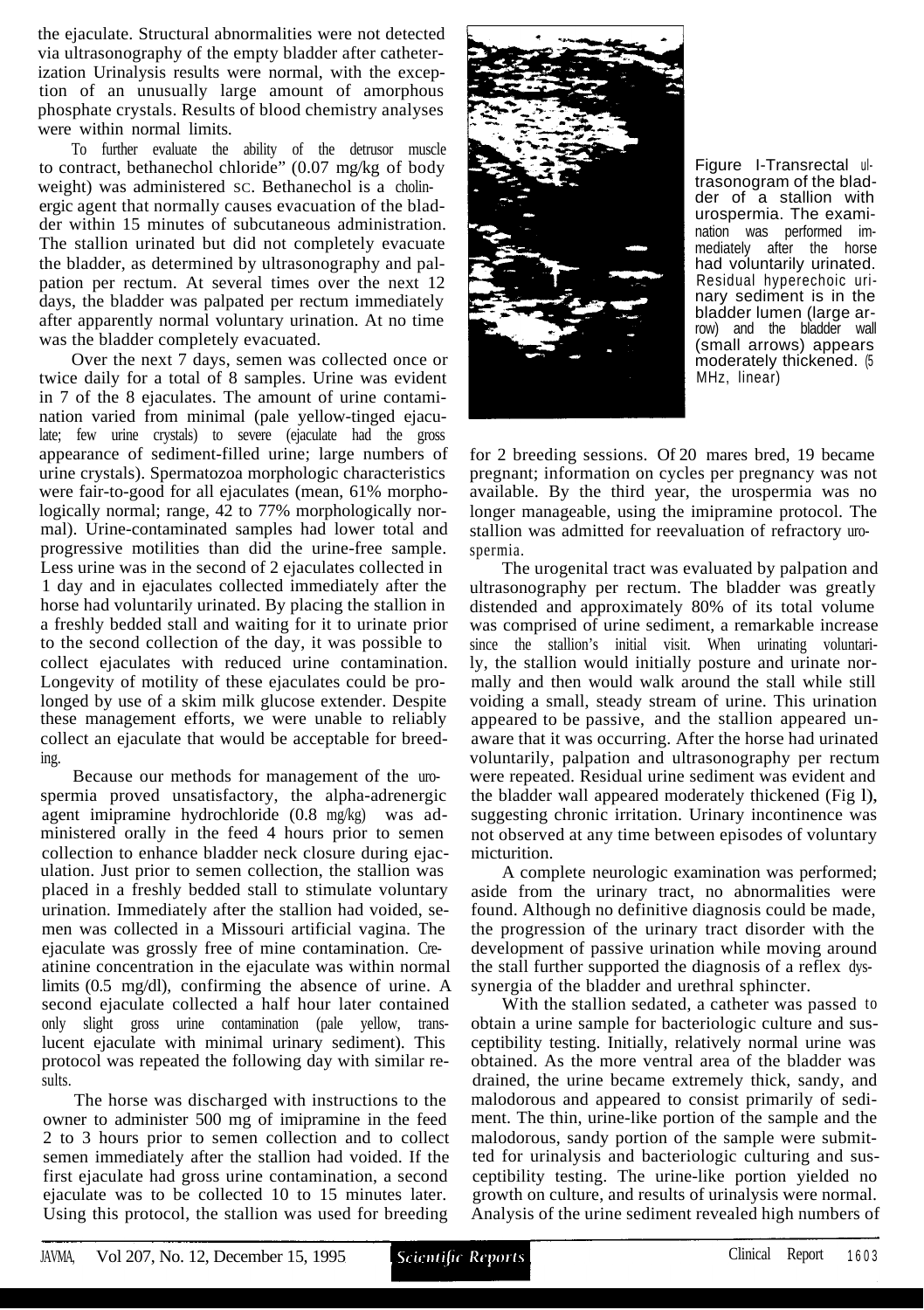WBC (6 to lo/high-power field) and large amounts of calcium carbonate crystals. A heavy, pure growth of Staphylococcus spp was isolated. Treatment with sulfamethoxazole trimethoprimb was initiated (30 mg/kg, PO, q 12 h).

Numerous ejaculates were collected over the next week, using the techniques previously discussed (fractionation, voluntary urination prior to ejaculation, oral administration of imipramine), with inconsistent results regarding degree of urine contamination. In a further attempt to control the urospermia, phenylpropanolamine, c another alpha-adrenergic agent, was administered (0.35 mg/kg) in the feed 2 times daily for 14 days. There was no apparent improvement.

Two attempts were made to induce standing ex copula ejaculation using xylazine and clomipramine hydroch1oride.1 It was thought that ejaculation induced with the stallion standing would not involve an increase in abdominal or intravesicular pressure, and thus, urethral sphincter competence might remain sufficient to prevent urine contamination. For both trials, prespermatozoa drippings containing urinary sediment were collected, and ejaculation did not occur. Attempts to pharmacologically induce ejaculation were discontinued.

In a further attempt to obtain a urine-free ejaculate and as treatment for the bacterial cystitis, a urinary catheter was passed, and the bladder was lavaged with sterile 0.9% NaCl solution.d At the conclusion of the larage and before the catheter was withdrawn, the bladder was fully evacuated of any residual sediment by manual expression per rectum. Immediately afterward, the catheter was removed, and semen was collected by use of a Missouri artificial vagina. A urine-free ejaculate was obtained. This protocol was used 7 times to obtain urine-free ejaculates. Four of these ejaculates were extended and transported at 4 C for artificial insemination; 3 ejaculates were frozen, using techniques described by Love et al.2 Variations from this protocol (collection without prior catheterization, catheterization and lavage without manual evacuation of the bladder) resulted in gross urine contamination of the ejaculate. The stallion was given sulfamethoxazole trimethoprim throughout its stay (20 days) to reduce the risk of further bacterial cystitis. Because of the expense and complicated protocol necessary to obtain satisfactory ejaculates from this stallion for breeding, the owners elected to stockpile frozen semen for future breedings and discontinue use of fresh or fresh-transported semen. To our knowledge, the stallion was not used again for breeding by natural cover or by artificial insemination with fresh semen. One mare bred over 1 cycle with urine-free semen collected and frozen following the catheterization protocol became pregnant.

Three-and-a-half years after initial admission, the stallion was again admitted, this time for evaluation of acute neurologic disease. During the 72 hours prior to admission, the stallion had become severely atactic and had experienced urinary incontinence, hematuria, and cystitis. The stallion was treated at the farm with procaine penicillin G, a potentiated sulfonamide, and ammonium chloride, with no apparent improvement. Results of a blood titer for antibodies agamst Sarcocystis neurona, the causative organism of equine protozoa1 myelitis, were inconclusive.



Figure 2-Transrectal ultrasonogram of the bladder-of the same stallion 3.5 years after initial admission. Soft-tissue masses (large arrows) surrounded by urine and sediment can be seen protruding from the bladder wall (small arrows) into the bladder lumen. (5 MHz, linear)

On admission, the stallion had marked hind limb ataxia. The right hind limb was more severely affected. Proprioceptive deficits were apparent, and the horse nearly fell several times. The forelimbs appeared normal. Cranial nerve responses were within normal limits. A general physical examination revealed bilaterally harsh lung sounds and atrophy of the long muscles of the back and gluteal muscles. The stallion was alert and had a good appetite. The stallion frequently dribbled small amounts of bloody urine. Serum biochemical analysis revealed mild hypokalemia (2.0 mEq/L) and mildly high activities of -glutamyltransferase (34 IU/L) and creatinine phosphokinase (181 IU/L). Complete blood count revealed leukocytosis (13,700 WBC/µl) and neutrophilia  $(12,741 \text{ WBC}/\mu l)$ . The bladder was catheterized, and a urine sample was obtained for bacteriologic culture. Urine was grossly blood-tinged and contained a large amount of malodorous sediment, Urinalysis revealed blood  $(+4/4)$  and protein  $(+3/4)$  in addition to 2 to 4 w&high-power field. Many cells were too degenerated to identify. Numerous gram-positive and gram-negative bacteria also were seen, and Proteus mirabilis was isolated. Abdominocentesis was unsuccessful.

Abdominal palpation revealed numerous 3- to 7-cm firm masses around the bladder neck, the caudal aorta and iliac vessels, caudal spinal column, and pelvis. Ultrasonography of the masses revealed a homogeneous mottled gray appearance. The masses associated with the bladder protruded into the bladder lumen (Fig 2), and masses associated with the iliac vessels partially occluded the lumen. A fiberoptic endoscope was passed through the urethra into the bladder to inspect and possibly biopsy the masses; however, foamy urine and residual sediment made adequate inspection impossible.

On the basis of the stallion's history and clinical signs, malignant neoplasra was suspected. Because of the prognosis, the owner elected euthanasia. Prior to euthanatizing the animal, an attempt was made to induce ex copula ejaculation using clomipramine (2.2 mg/kg, IV) to collect semen for freezing. An ejaculate was not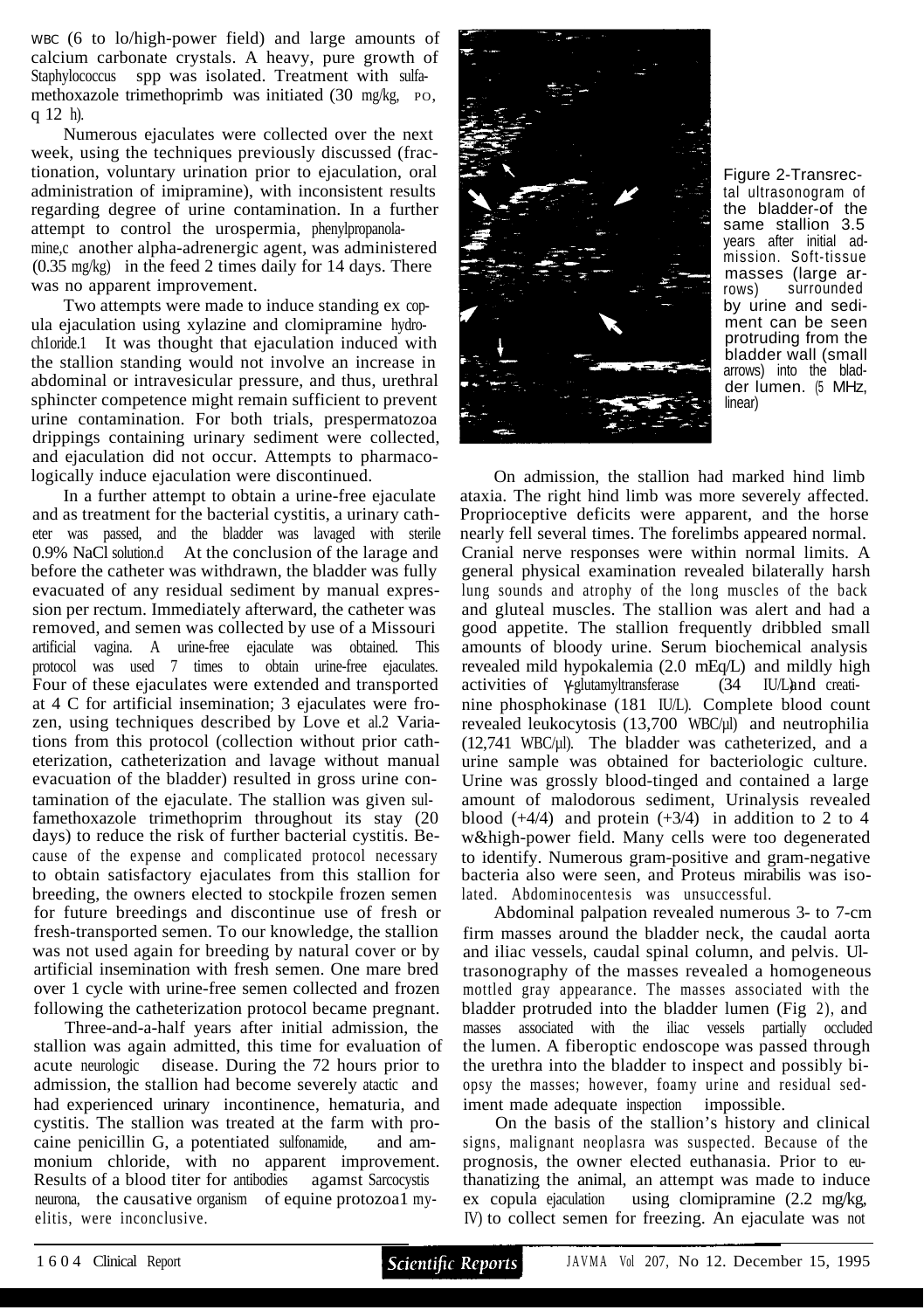obtained. Use of xylazine to induce ejaculation was considered inappropriate for the horse because of severe ataxia.

Following euthanasia, the testicles were removed, and sperm was aspirated from the epididymal tails and frozen by standard means. Postthaw motility was poor (20% total and 10% progressive) and deemed unacceptable for breeding. Cerebrospinal fluid obtained postmortem by atlanto-occipital puncture was within normal limits.

Necropsy examination revealed transitional cell carcinoma of the bladder with extension to the retroperitoneum and spinal canal, carcinomatosis of the peritoneal cavity, and metastasis to the lung. Severe, multifocal, chronic-active thrombosis of the pulmonary arteries also was evident, as was severe, subacute, focal thrombosis of the common iliac vein. The lack of microscopic damage to the lumbar and sacral segments of the spinal cord suggested that the hind limb ataxia was most likely caused by peripheral nerve compression, the iliac vein thrombus, or a combination of both.

Urospermia is an uncommon problem in stallions,3 and little information is available on its pathogenesis and treatment. Urospermia can develop as an isolated disorder or can be associated with other primary neurologic abnormalities, such as neuritis of the cauda equina, equine herpesvirus I, and sorghum toxicosis. Urospermia also can develop secondary to fractures, osteomyelitis, and neoplasia.3-5 In the stallion reported here, the neurologic lesions initially appeared to be isolated to the bladder, unlike the earlier-described problems, which all typically result in multiple deficits. Nonetheless, these problems were not completely ruled out. The unusual leaning posture of the stallion noticed during the first visit could have been a subtle sign of other underlying neurologic deficits. The most probable cause of the inappropriate urination was initially believed to be a reflex dyssynergia between the bladder afferents and the urethral sphincter efferents. In animals with bladder dyssynergia, urination occurs only when intravesicular pressure exceeds urethral sphincter pressure, which results in a large postvoiding residual urine volume.

At the time of the third examination, neurologic deficits were apparent, and there were palpable masses in the abdomen. Transitional cell carcinoma of the urinary bladder with abdominal and thoracic metastasis was diagnosed. Tumors of the urinary tract of the horse are uncommon.6,7 Squamous cell carcinoma is the most frequently reported tumor of the equine urinary bladder.8 Two cases of transitional cell carcinoma of the urinary bladder, 1 case of transitional cell carcinoma of the urethra, and 1 case of transitional cell carcinoma of the renal pelvis have been reported in horses.8-11 Weight loss and hematuria are the most common clinical signs, and typically, the clinical history is short  $\ll$  3 months).8,9 It is, nonetheless, possible that the neoplasia in this stallion had been evident since the initial visit, remaining clinically undetectable for a 3.5-year period despite numerous examinations. Once the tumor progressed, more overt clinical signs developed, seemingly acutely. Alternatively, it is possible that the chronic irritation and infection of the bladder predisposed the stallion to bladder neoplasia. In human beings, chronic irritation of the

bladder can lead to squamous metaplasia, which in turn may lead to carcinomas.12 Thus, the transitional cell carcinoma in this report may have developed secondarily to an underlying, chronic primary bladder dysfunction such as a reflex dysynergia. A final possibility is that the bladder dysfunction and neoplasia were completely unrelated.

Of the limited therapeutic options available for the treatment of urospermia in stallions, none has been consistently satisfactory. Encouraging the horse to urinate immediately prior to ejaculation has been suggested.13 Techniques for inducing urination in stallions include movement to a freshly bedded stall, placement of feces from another stallion in the subject stallion's stall, and the use of diuretics.13-l5 The stallion of this report was unable to completely evacuate his bladder, so these techniques were inadequate. Fractionation of the ejaculate also has been suggested as a means to manage urospermia. Theoretically, a urine-free ejaculate could be obtained by collecting only the urine-free jets.14,16,17 This technique can be satisfactory if urine contamination occurs only in the final jets of the ejaculate. Unfortunately, the pattern of urine contamination during ejaculation is not always repeated in an affected individual, as was the case in the stallion of this report. In addition, urine may be in all fractions of the ejaculate. In the stallion of this report, fractionation proved inadequate as a reliable means of obtaining a urine-free sample.

Pharmacologic methods have been used in an attempt to control urospermia. Bethanechol chloride and flavoxate hydrochloride have been used with mixed results.16 Oxytocin also has been suggested as a means of constricting the bladder neck18; however, results are reportedly poor. Beta-blocking agents also have been tried with no effect.13

Bladder neck closure during ejaculation is believed to be primarily an alpha-adrenergic event.19 Thus, the use of alpha-adrenergic drugs to support bladder neck closure is a logical therapeutic option. Imipramine, a tricyclic antidepressant, is a derivative of dibenzazepine and related to the phenothiazines.20 In human beings, its principle use is in the treatment of major depression; however, it has been successfully used to treat retrograde ejaculation. 21.22 Its alpha-adrenergic effects are believed to increase bladder neck sphincter and urethral pressure in dogs.23 Although the syndrome of urospermia in stallions and of retrograde ejaculation in human beings have different clinical signs, the underlying problem is probably similar (ie, incomplete closure of the bladder neck during ejaculation). Thus, it is not unexpected that drugs used successfully to treat retrograde ejaculation in men may also be beneficial to stallions with urospermia. Other alpha-adrenergic agents that have been used in men for treatment of retrograde ejaculation include clomipramine,24 ephedrine,25 and synephrine.26 The alpha-adrenergic agent noradrenaline has been used to treat urospermia in a stallion but resulted in *no* improvement.13 For the stallion reported here, imipramine was selected after consultation with an andrologist, because its safety for use in horses was documented, and because a safe starting dose range for horses had been established. 19

Placement of a urinary catheter to facilitate complete